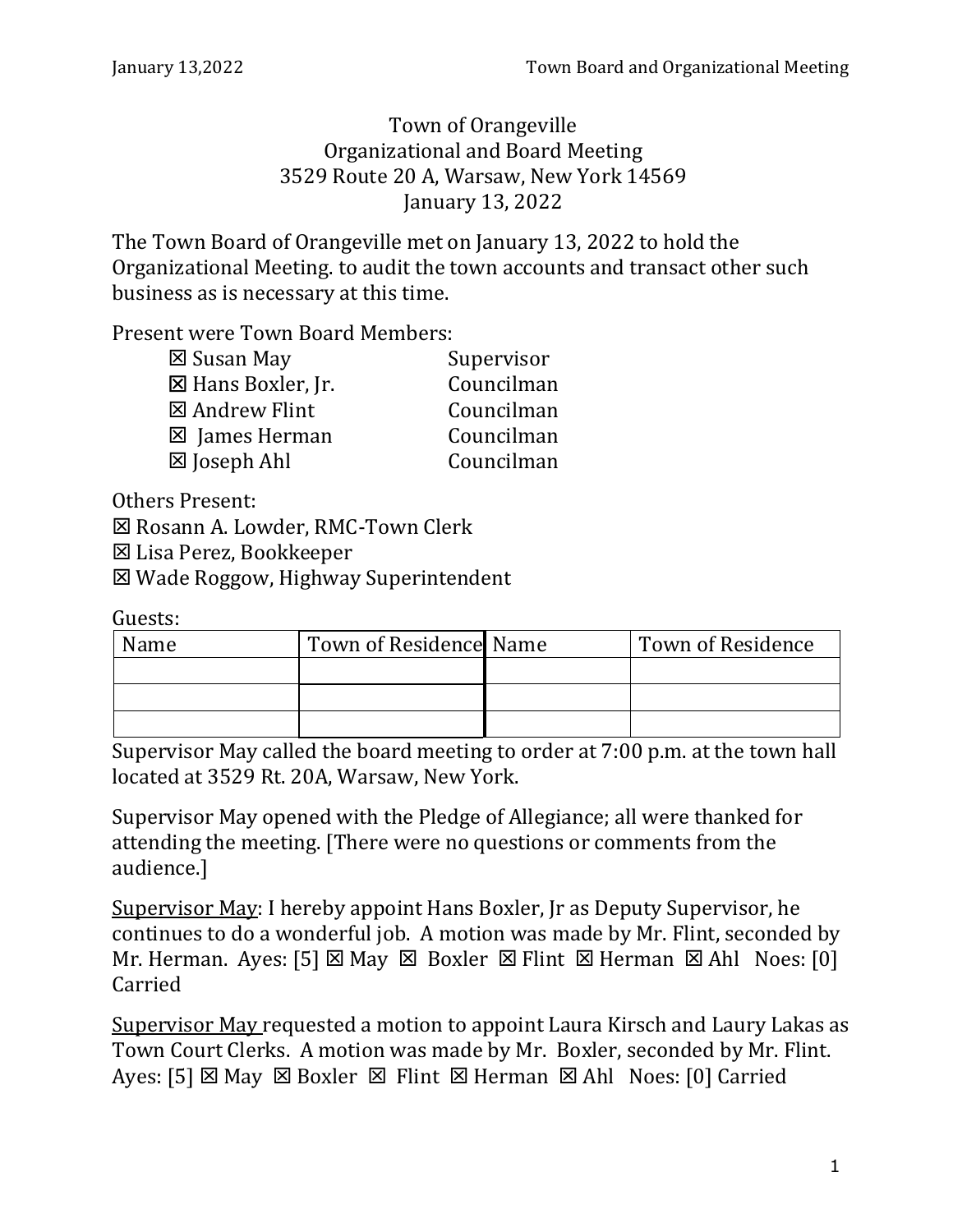Supervisor May requested a motion to appoint Rosann A Lowder, RMC, as Registrar of Vital Statistics for two years. A motion was made by Mr. Boxler, seconded by Mr. Flint. Ayes: [5]  $\times$  May  $\times$  Boxler  $\times$  Flint  $\times$  Herman  $\times$  Ahl Noes: [0] Carried

Supervisor May and Registered Municipal Clerk, Rosann A. Lowder, requested a motion to appoint Cherie Glosser and Stella Glosser, as Deputy Town Clerk's. A motion was made by Mr. Boxler, seconded by Mr. Flint. Ayes: [5]  $\times$  May  $\times$ Boxler  $\boxtimes$  Flint  $\boxtimes$  Herman  $\boxtimes$  Ahl Noes: [0] Carried

Supervisor May requested a motion to appoint Rosann A Lowder, RMC, as Marriage Officer. A motion was made by Mr. Boxler, seconded by Mr. Flint. Ayes:  $[5]$   $\boxtimes$  May  $\boxtimes$  Boxler  $\boxtimes$  Flint  $\boxtimes$  Herman  $\boxtimes$  Ahl Noes:  $[0]$  Carried

Supervisor May requested a motion to appoint Mr. Thomas Suto as the Town's Zoning Officer. A motion was made by Mr. Boxler, seconded by Mr. Flint. Ayes: 5]  $\boxtimes$  May  $\boxtimes$  Boxler  $\boxtimes$  Flint  $\boxtimes$  Herman  $\boxtimes$  Ahl Noes: [0] Carried

Supervisor May requested a motion to appoint Laury as the Town Historian. A motion was made by Mr. Boxler, seconded by Mr. Flint. Ayes: [5]  $\boxtimes$  May  $\boxtimes$ Boxler  $\boxtimes$  Flint  $\boxtimes$  Herman  $\boxtimes$  Ahl Noes: [0] Carried

Supervisor May requested a motion to appoint Maureen Gardner as Orangeville Youth Director. A motion was made by Mr. Boxler, seconded by Mr. Flint. Ayes:  $[5]$   $\boxtimes$  May  $\boxtimes$  Boxler  $\boxtimes$  Flint  $\boxtimes$  Herman  $\boxtimes$  Ahl Noes: [0] Carried

Supervisor May requested a motion to appoint Ms. Lisa Perez as Town Book keeper. A motion was made by Mr. Boxler, seconded by Mr. Flint. Ayes: [5]  $\boxtimes$  $\overline{M}$ ay  $\overline{\boxtimes}$  Boxler  $\overline{\boxtimes}$  Flint  $\overline{\boxtimes}$  Herman  $\overline{\boxtimes}$  Ahl Noes: [0] Carried

Supervisor May and the Highway Superintendent requested to appoint Roger (Bug) Tozier as Deputy Highway Superintendent, receiving \$2.00 / Hour when acting. A motion was made by Mr. Boxler, seconded by Mr. Flint. Ayes: [5]  $\boxtimes$ May  $\boxtimes$  Boxler  $\boxtimes$  Flint  $\boxtimes$  Herman  $\boxtimes$  Ahl Noes: [0] Carried

Supervisor May requested a motion to appoint Michael Hoffmeister as ZBA member through 12/2026. A motion was made by Mr. Boxler, seconded by Mr. Flint. Ayes: [5]  $\boxtimes$  May  $\boxtimes$  Boxler  $\boxtimes$  Flint  $\boxtimes$  Herman  $\boxtimes$  Ahl Noes: [0] Carried

Supervisor May requested a motion to reappoint Jordyn Zuzze as Planning Board Secretary and member through 12/2026. A motion was made by Mr. Boxler, seconded by Mr. Flint. Ayes: [5]  $\boxtimes$  May  $\boxtimes$  Boxler  $\boxtimes$  Flint  $\boxtimes$  Herman  $\boxtimes$ Ahl Noes: [0] Carried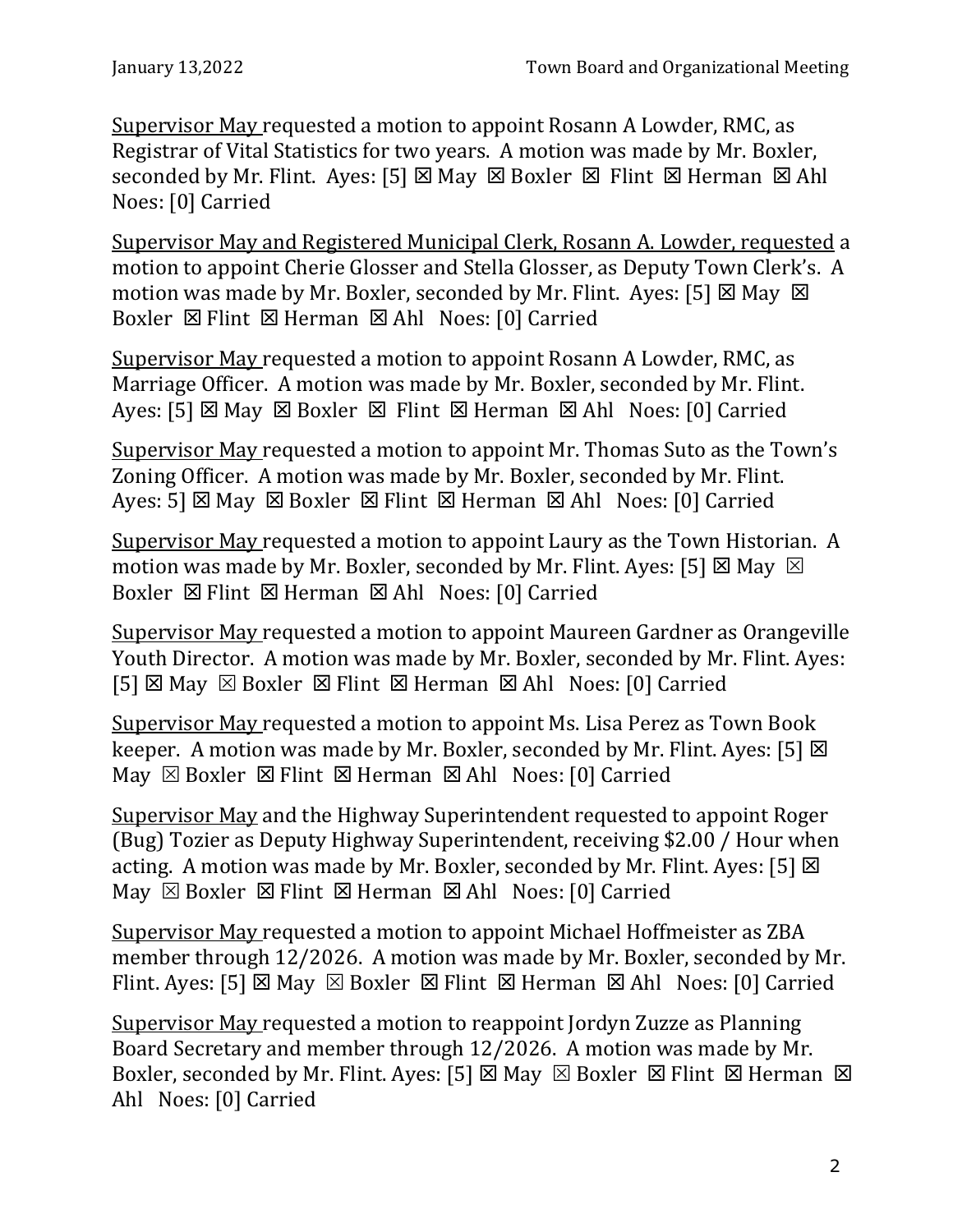Supervisor May: Establishment of regularly scheduled board meetings for 2022. [2021 BOARD MEETINGS -SCHEDULE – 7:00pm / January 13 – Organizational & Board / February 10 / March 10 / April 14 / May 12 / June 9 / July 14 / August 12 / September 8 / October 4 – Budget Meeting / October 13 / November 3 / December89 / January 12, 2023 Organizational Meeting & Board]. A motion was made by Mr. Boxler, seconded by Mr. Flint. Ayes: [5]  $\boxtimes$ May  $\boxtimes$  Boxler  $\boxtimes$  Flint  $\boxtimes$  Herman  $\boxtimes$  Ahl Noes: [0] Carried

Supervisor May: Designation of the "The Batavia Daily" as the official Town newspaper. . A motion was made by Mr. Boxler, seconded by Mr. Flint. Ayes:  $[5]$   $\boxtimes$  May  $\boxtimes$  Boxler  $\boxtimes$  Flint  $\boxtimes$  Herman  $\boxtimes$  Ahl Noes: [0] Carried

Supervisor May: Designation of the Bank of Castile, Five Star Bank and Steuben Trust Company as official depositories of Town funds. . A motion was made by Mr. Boxler, seconded by Mr. Flint. Ayes: [5]  $\boxtimes$  May  $\boxtimes$  Boxler  $\boxtimes$  Flint  $\boxtimes$ Herman ⊠ Ahl Noes: [0] Carried

Supervisor May: Establish methods of payment by voucher for the Planning, Zoning and Assessment Board of Review members; to continue with the establish method of payment per meeting or yearly depending on the committee. A motion was made by Mr. Boxler, seconded by Mr. Flint. Ayes: 5]  $\boxtimes$  May  $\boxtimes$  Boxler  $\boxtimes$  Flint  $\boxtimes$  Herman  $\boxtimes$  Ahl Noes: [0] Carried

Supervisor May: Requested a motion to establish mileage reimbursement rates and designate Town officials and employees who qualify for reimbursement, \$0.585. The Town Officials would be the Supervisor, Town Councilman, Zoning Officer, Planning Board and Zoning Board Chairman and Planning Board and Zoning Board members, cleaner and the Town Clerk. . A motion was made by Mr. Boxler, seconded by Mr. Flint. Ayes: [5]  $\boxtimes$  May  $\boxtimes$  Boxler  $\boxtimes$  Flint  $\boxtimes$ Herman  $\boxtimes$  Ahl Noes: [0] Carried

Supervisor May: Establish the standard work day hours for Judges and Court Clerks, 6 hour days. A motion was made by Mr. Herman, seconded by Mr. Ahl. Ayes: [5]  $\boxtimes$  May  $\boxtimes$  Boxler  $\boxtimes$  Flint  $\boxtimes$  Herman  $\boxtimes$  Ahl Noes: [0] Carried

Supervisor May: Establish the hourly rate for part time employee and seasonal workers - \$16.00. A motion was made by Mr. Herman, seconded by Mr. Flint. Ayes: [5]  $\boxtimes$  May  $\boxtimes$  Boxler  $\boxtimes$  Flint  $\boxtimes$  Herman  $\boxtimes$  Ahl Noes: [0] Carried

Supervisor May: Requested a motion to have the Town Clerk to publish a notice of the Supervisor's final report when it is completed. A motion was made by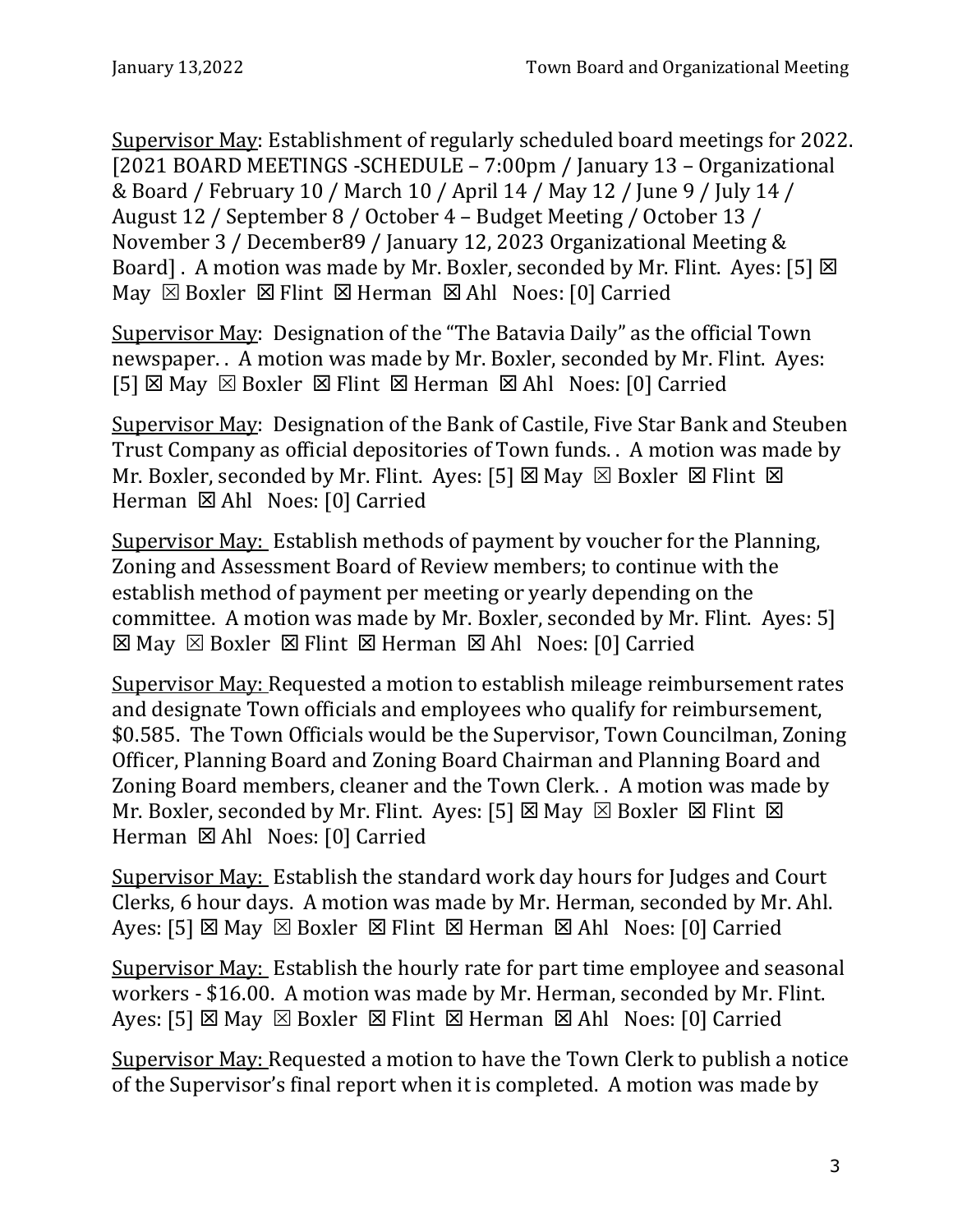Mr. Herman, seconded by Mr. Boxler. Ayes: [5]  $\boxtimes$  May  $\boxtimes$  Boxler  $\boxtimes$  Flint  $\boxtimes$ Herman  $\boxtimes$  Ahl Noes: [0] Carried

Supervisor May: Authorize the Supervisor to withdraw or invest monies for the Town of Orangeville in her discretion. A motion was made by Mr. Herman, seconded by Mr. Boxler. Ayes: [5]  $\boxtimes$  May  $\boxtimes$  Boxler  $\boxtimes$  Flint  $\boxtimes$  Herman  $\boxtimes$  Ahl Noes: [0] Carried

Supervisor May: Authorize the Supervisor to contract with the Law Offices of David Di Matteo to provide legal services to the Town as necessary. A motion was made by Mr. Boxler, seconded by Mr. Herman. Ayes: [5]  $\boxtimes$  May  $\boxtimes$  Boxler  $\boxtimes$  Flint  $\boxtimes$  Herman  $\boxtimes$  Ahl Noes: [0] Carried

Supervisor May: Establish the amount to be spent for small tools at \$2,000. A motion was made by Mr. Herman, seconded by Mr. Flint. Ayes: [5]  $\boxtimes$  May  $\boxtimes$ Boxler  $\boxtimes$  Flint  $\boxtimes$  Herman  $\boxtimes$  Ahl Noes: [0] Carried

Review of Town's Policies: Will be completed in February's Meeting.

Supervisor May requested a motion to adjourn the Organizational Meeting. On a motion by Mr. Flint, seconded by Mr. Herman the Organizational Meeting was adjourned at 7:14pm. Ayes: [5]  $\times$  May  $\times$  Boxler  $\times$  Flint  $\times$  Herman  $\times$  Ahl Noes: [0] Carried

Supervisor May requested a motion to approve the meeting minutes from December 9, 2021. On a motion from Mr. Flint, seconded by Mr. Herman, to approve the previous meeting minutes. Ayes [5]  $\boxtimes$  May  $\boxtimes$  Boxler  $\boxtimes$  Flint  $\boxtimes$ Herman  $\boxtimes$  Ahl. Noes [0] Carried

There was discussion regarding the Traffic safety board regarding a light on route 98 and 20A, by the salt barn. It is very dangerous when it is foggy and you can not see the intersection. Supervisor May will discuss with appropriate people.

Supervisor May requested a resolution from The Board to made a standard work day 8 hours and parttime to be 6 hours. On a motion by Mr. Ahl, seconded by Mr. Herman, to approve the stand work day. Ayes [5]  $\boxtimes$  May  $\boxtimes$  Boxler  $\boxtimes$ Flint  $\boxtimes$  Herman  $\boxtimes$  Ahl. Noes [0] Carried

Supervisor May requested a resolution from The Board to make a reporting of the record of activity, for employees. On a motion by Mr. Ahl, seconded by Mr. Herman, to approve the stand work day. Ayes [5]  $\boxtimes$  May  $\boxtimes$  Boxler  $\boxtimes$  Flint  $\boxtimes$ Herman  $\boxtimes$  Ahl. Noes [0] Carried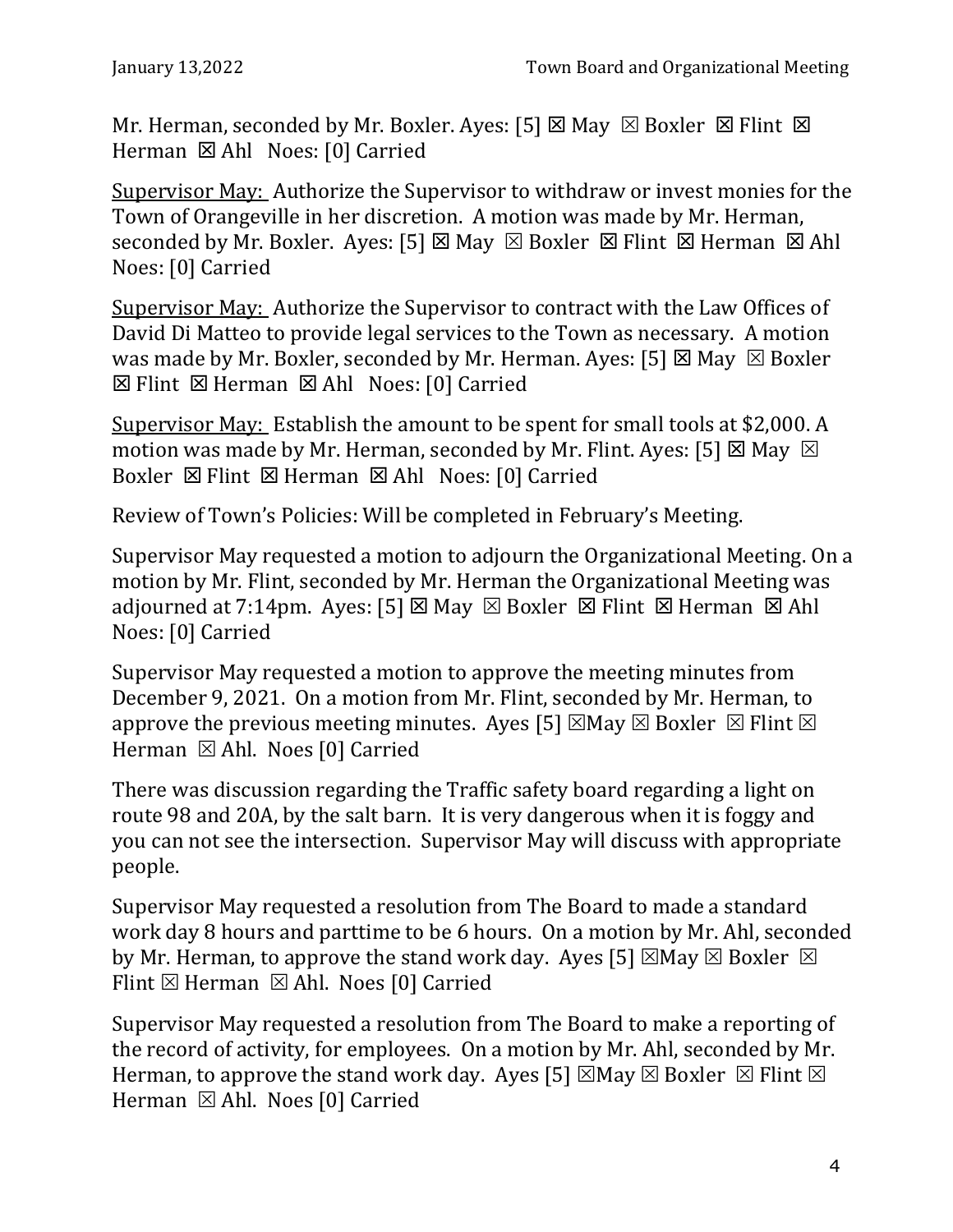NYS has closed the audit on the Bookkeeper part by the comptroller's office.

Supervisor May requested a motion to approve the following transfers: **General** 

- Clerk Contractual Move \$243.08 from A1990 to A1410.1
- Clerk Contractual Move \$573.18 from A1990.4 to A1410.4
- Personal Move \$662.50 from A1990.4 to A1430.1
- Garage move \$586.24 from A1990.4 to A5132.
- Social Security move \$916.49 from A1990.4 to A9030.8
- Disability move \$75.00 from A1990.4 to A9055.8

## **Highway**

• Machinery – move \$2,129.89 from DA5110.4 to Da5130.4

Supervisor May requested a motion to approve the Supervisors Report. A motion was made by Mr. Boxler, seconded by Mr. Flint to approve the Supervisor Report. Ayes [5]  $\boxtimes$  May  $\boxtimes$  Boxler  $\boxtimes$  Flint  $\boxtimes$  Herman  $\boxtimes$  Ahl. Noes [0] Carried [Highway 3 lines are different]

Zoning Officer Report**:** We have one new zoning permit for the year already.

Highway Superintendent Report: .

Put new lights in the shop, total of nine new lights – had a NYSERTA grant. Cost \$2075 for installation, saving on efficiency.

Open the Bid: for Plow equipment, only received one bid. Tenco Cyncon.

\$134, 324. [\$20,507 for plow and wing] On a motion by MR. Flint, seconded by Mr. Herman to accept the bid for the truck. Ayes [5]  $\boxtimes$ May  $\boxtimes$ Boxler  $\boxtimes$ Flint  $\boxtimes$ Herman  $\boxtimes$ Ahl. Noes [0]

The Vinyl sign did a great job on fixing the sign. We had the fire inspection completed. We have been plowing, working in the shop, the county has been mowing.

Town Clerk Report: Our Town website visits for December 2021 were 834, total for the year 12,784. The Towns total revenue for the month of December 2021 was \$258.00, \$153.00 for dog licenses, \$ 5.00 for DEC, and \$100.00 for Zoning. We had 2 new dog and 13 renewal licenses. To the general fund, \$149.28, Dogs were \$49.00, and \$0.28 for DEC. We disbursed \$85.00 to Wyoming County, \$19.00 to Ag and Markets for dogs. amd \$4.72 to DEC